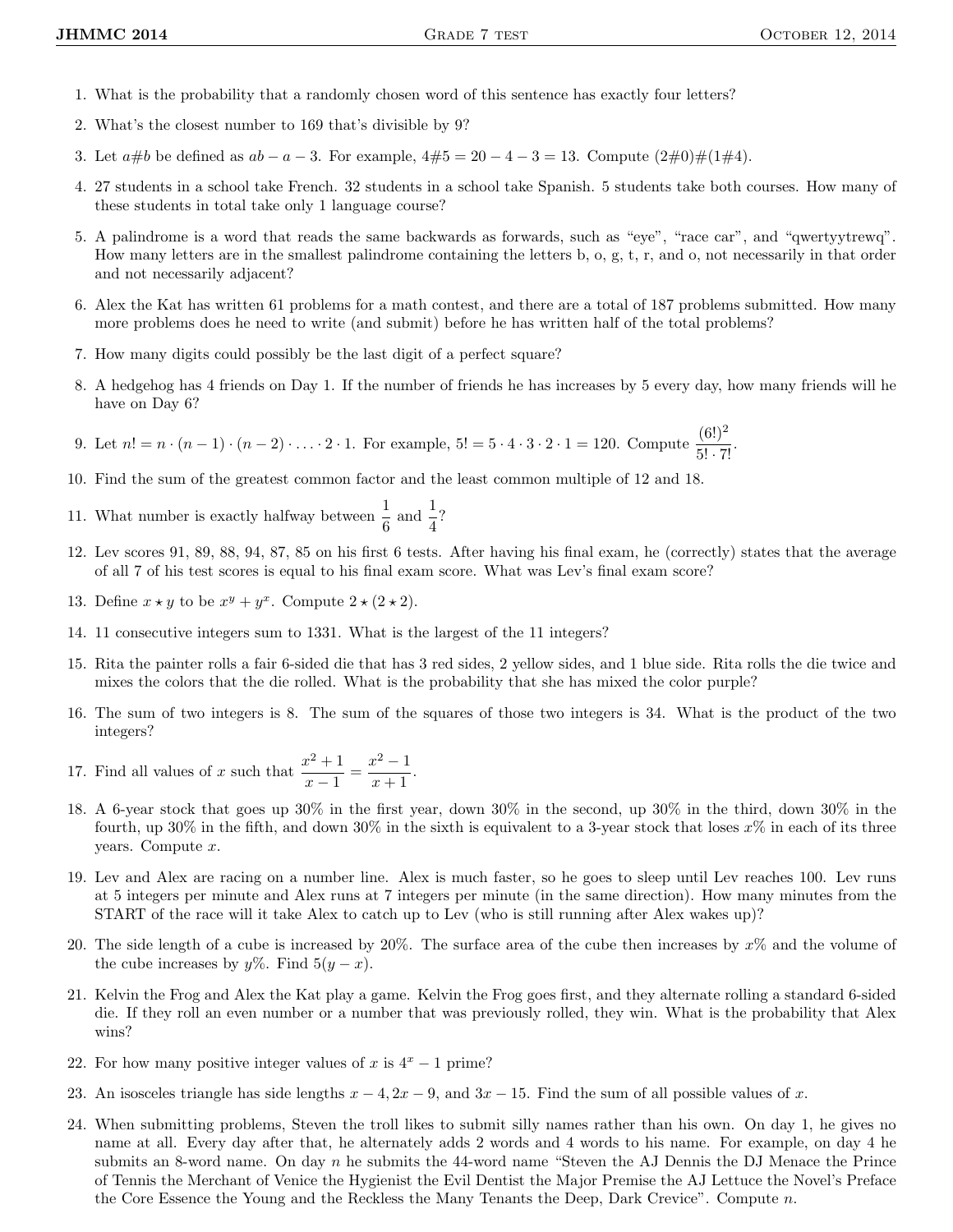- 25. If a triangle has three altitudes of lengths 6, 6, and 6, what is its perimeter?
- 26. Alex is training to make MOP. Currently he will score a 0 on the AMC, the AIME, and the USAMO. He can expend 3 units of effort to gain 6 points on the AMC, 7 units of effort to gain 10 points on the AIME, and 10 units of effort to gain 1 point on the USAMO. He will need to get at least 200 points on the AMC and AIME combined and get at least 21 points on the USAMO to make MOP. What is the minimum amount of effort he can expend to make MOP?
- 27. Young Guy likes to make friends with numbers, so he calls a number "friendly" if the sum of its digits is equal to the product of its digits. How many 3 digit friendly numbers are there?
- 28. Points  $D, E, F$ , and G lie outside unit square ABCD such that ADB, BEC, CFD, and DGA are all equilateral triangles. Find the area of square  $DEFG$ .
- 29. Lev and Alex are buying New York Giants hats. After purchasing one, they leave a tip for the sales clerk. Lev wants to leave 20% of their bill, while Alex wants to round up to the nearest dollar (so on a bill of \$8.36 he would tip 64 cents). What is the largest possible cost, in cents, of a New York Giants hat such that Alex wants to tip more than Lev (costs are always integer numbers of cents)?
- 30. x is a real number satisfying  $2^x * 4^{2x} * 8^{3x} * 16^{4x} = 32^{18}$ . Compute x.
- 31. How many ways can 3 boys and 4 girls sit in a line so that no one sits next to another person of the same gender?
- 32. A regular polygon is inscribed in a circle. The circle has an area of  $16\pi$  units and each side of the polygon has a length of 4 units. How many sides does the inscribed polygon have?
- 33. A spinner is divided into 4 equal sections, and 2 non-adjacent ones are painted black. Alex the Kat then divides every white section into 3 equal regions, and paints the middle one black. Kelvin the Frog then divides every black region, including the ones formed by Alex the Kat, into 3 equal regions and paints the middle one white. Alex the Kat then spins the spinner, winning if it lands on a black region. What is the probability that he wins?
- 34. Three unit circles are each externally tangent to each other. Find the area of the smallest equilateral triangle that contains each of these three circles.
- 35. Find the product of all values of x satisfying  $(x+4)^{3x+1} = 1$ .
- 36. Triangle ABC has lengths  $AB = 6$ ,  $BC = 8$ ,  $CA = 10$ . Triangle ABD has lengths  $AD = BD = 5$ . Compute the area of quadrilateral ADBC.
- 37. Point P lies in square  $ABCD$  such that  $ABP$  is an equilateral triangle. Find the measure, in degrees, of angle  $CDP$ .
- 38. Let  $a_0 = 1$  and  $a_n = \sqrt{(n+2)a_{n-1}+1}$  for  $n \ge 1$ . Find  $a_{2014}$ .
- 39. How many of the numbers from 1 to 2014 have a 6 in it?
- 40. Let  $T_n = 1 + 2 + \cdots + n$ . Compute the value of k for which  $T_{k^2} = 666$ .
- 41. A right triangle has one side length of length 15, and one of the other two side lengths is twice the other. Find the product of all possible values for the smallest side length.
- 42. Let  $f(x) = x^2 6x + 5$  and  $g(x) = x^2 7x + 12$ . Find the sum of all x satisfying the equation  $(f(x) + g(x))^2 (f(x) g(x))^2$  $q(x)$ )<sup>2</sup> = 0.
- 43. ABC is a right triangle with right angle B, and regular hexagons  $P_1, P_2, P_3$  are constructed outside ABC such that AB is a side of  $P_1$ , BC is a side of  $P_2$ , and  $P_3$  is a side of CA. If the area of  $P_1$  is 16 and the area of  $P_2$  is 36, find the area of  $P_3$ .
- 44. Suppose  $f(x)$  is a function such that  $f(x) + x \cdot f(3 x) = 2$ . Compute  $f(1)$ .
- 45. A point is randomly chosen in a square with side length 2. 4 line segments are drawn, one from each vertex to the point, forming 4 triangles. What is the probability that the sum of the areas of some two of these triangles is less than 2  $\frac{1}{3}$ ?
- 46. Alex the Kat gives Kelvin the Frog three positive integers a, b, and c, and challenges Kelvin to find the value of  $a^b a^c$ . Kelvin, being a frog, instead finds the value of  $a^{b-c}$ . Incredibly, Kelvin is still correct! Find  $a + b + c$ .
- 47. Find the number of integers between 1 and 20, inclusive, that can be written as the sum of two squares of integers.